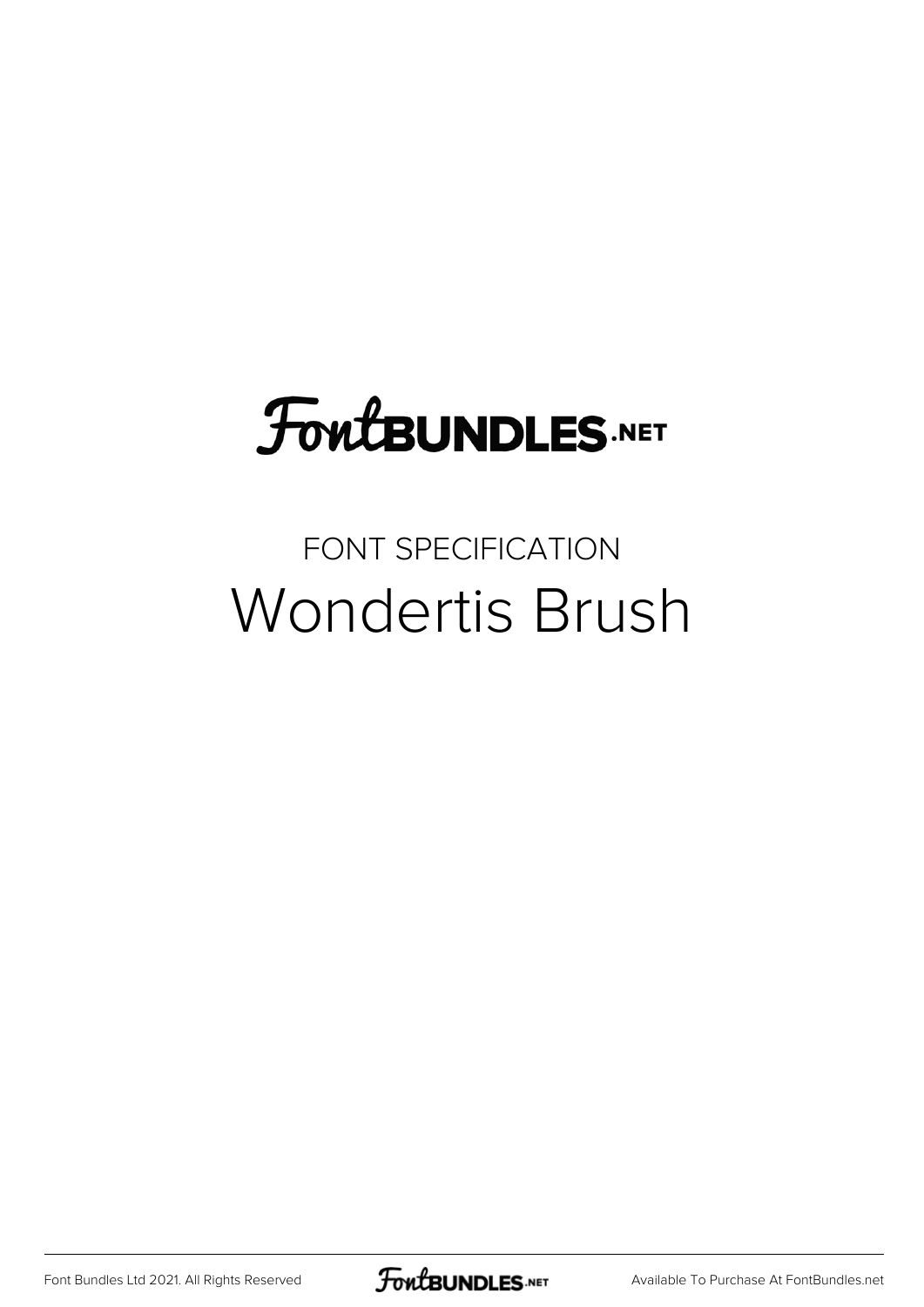## Wondertis Brush - Regular

**Uppercase Characters** 

ABCDEFGHIIKLMNOPQRSTUVYJV  $42$ 

Lowercase Characters

r b c d e y g h i j k l m n o p g r s t n u w x y z

**Numbers** 

0123456789

Punctuation and Symbols

 $1$  , and the set of  $1$  , and  $1$  , and  $1$  , and  $1$  , and  $1$  , and  $1$  , and  $1$  , and  $1$  , and  $1$  , and  $1$  , and  $1$  , and  $1$  , and  $1$  , and  $1$  , and  $1$  , and  $1$  , and  $1$  , and  $1$  , and  $1$  , and  $1$  , and 

All Other Glyphs

 $\vec{\eta}$   $\vec{\eta}$   $\vec{\eta}$   $\vec{\eta}$   $\vec{\eta}$   $\vec{\eta}$   $\vec{\eta}$   $\vec{\eta}$   $\vec{\ell}$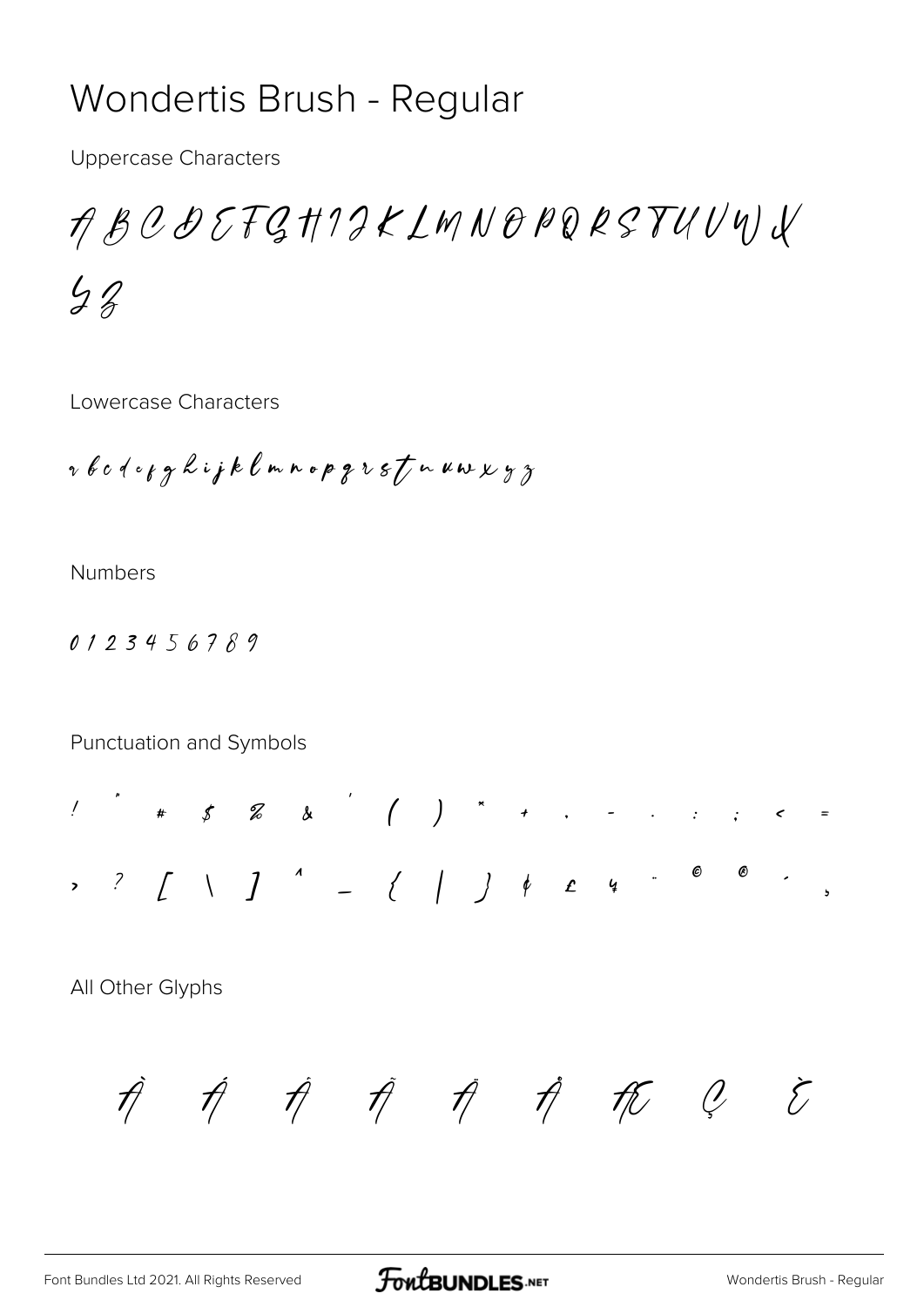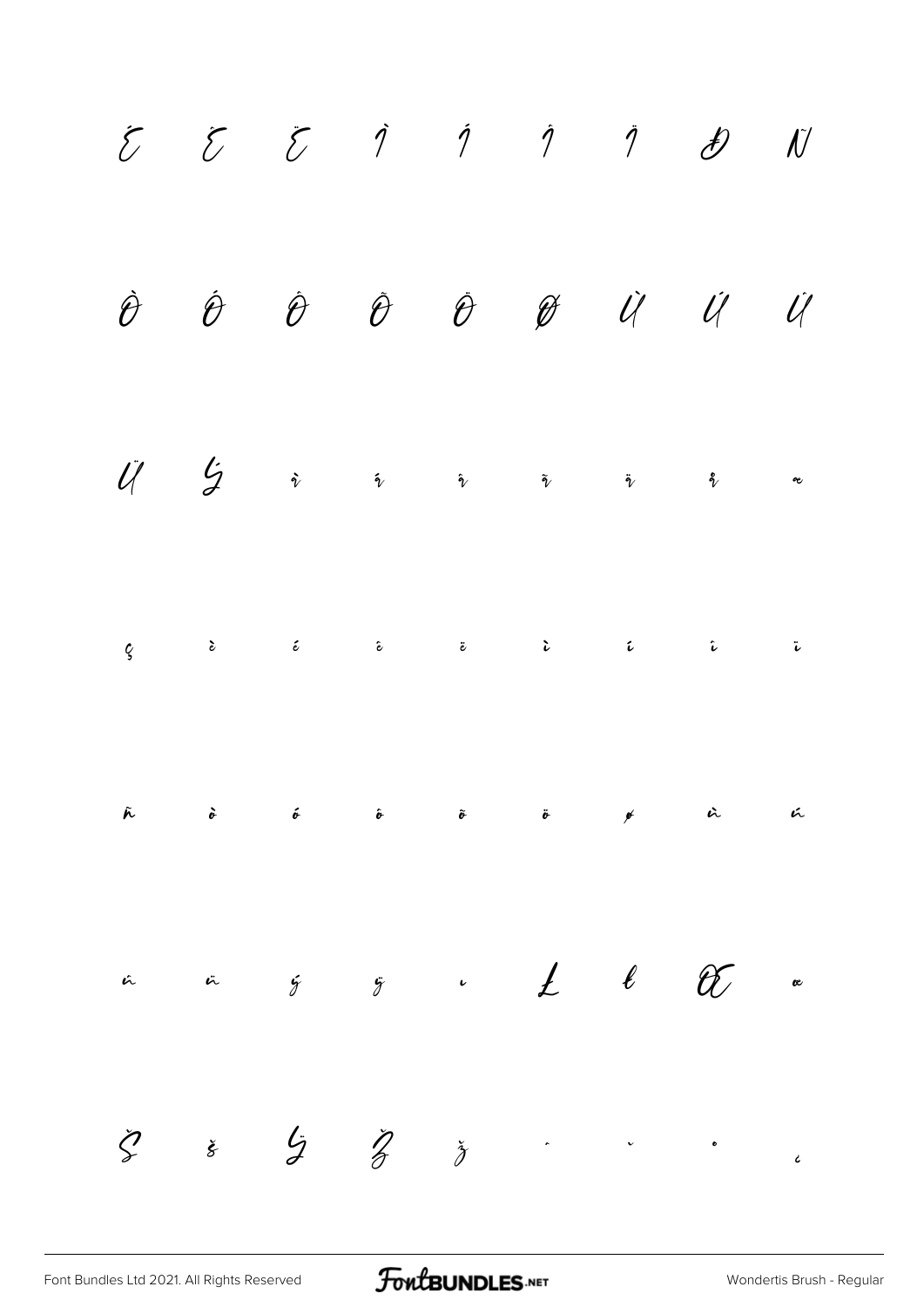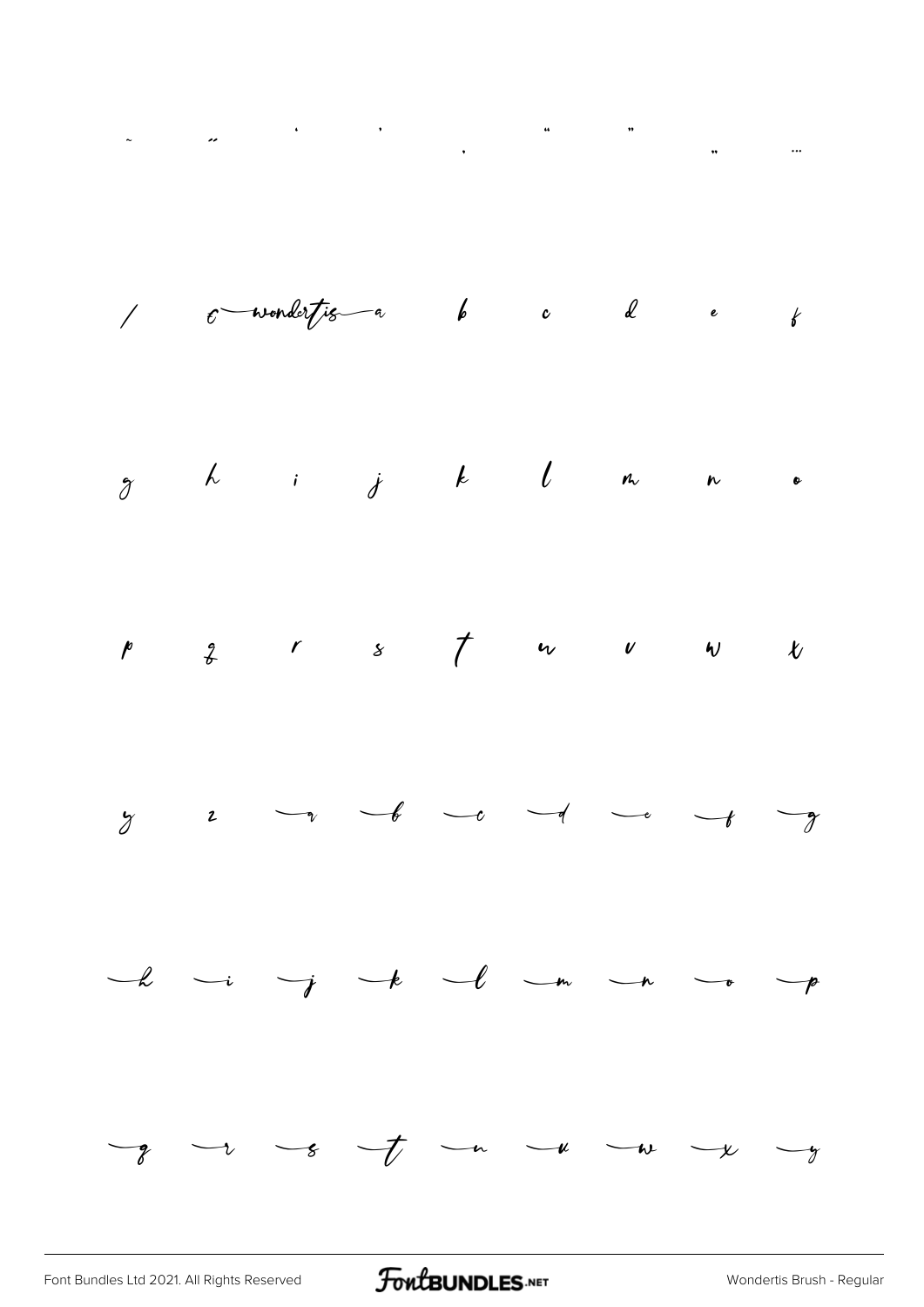